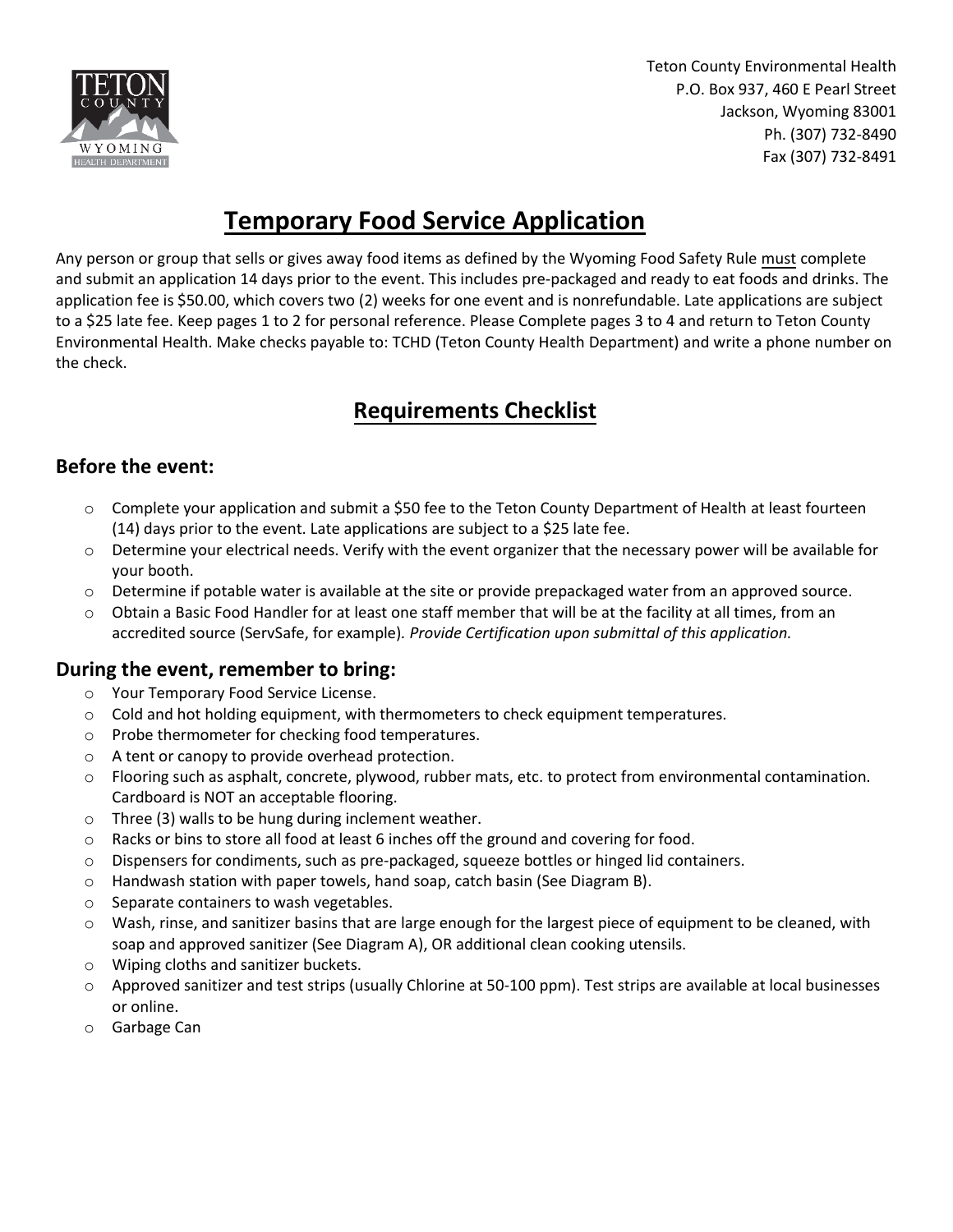# **Steps to Safe & Sanitary Food Service at Temporary Events**

**Booth**: Design your booth with food safety in mind. The ideal booth will have an overhead covering, a level floor, and three (3) walls to hang during inclement weather.

**Cold and Hot Storage:** Foods that need refrigeration must be held at 41° F or less until

ready to serve. Foods being hot held must be held at 135°F or more. Reheat precooked food rapidly to a minimum of 165°F. Check temperatures frequently.

**Equipment:** Equipment must be able to maintain proper temperatures as listed above.

### **Food Storage and Protection:** Keep food 6

inches off the ground and covered to protect from insects and dust.

**Cooking:** An NSF approved food thermometer must be provided to check cooking temperatures of all food. Hamburgers and other ground beef should be cooked to 155°F; poultry to 165°F, whole pork, whole beef, and seafood to 145°F.

**Dishwashing**: Use disposable utensils for food service whenever possible. Wash equipment and utensils in a three-step process (See Diagram A).

**Food Handling:** Food employees must wash their hands before touching ready-to-eat food. Use single-use disposable gloves, tongs, or other tools to handle food.

**Health and Hygiene:** Only healthy workers may prepare and serve food. Anyone who is ill is not allowed in the food booth.

**Handwashing:** A hand washing station must be available at all times and easily accessible. It must have running water, or gravity flow such as a large urn full of water with a spigot that provides continuous flow without holding. Soap dispenser, paper towels, and a bucket to collect

provided (See Diagram B).

**Ice:** Ice used to cool cans

#### **Wiping Cloths:** Store wiping cloths in a bucket

of water/sanitizer solution that has a sanitizer concentration of 50-100 ppm chlorine or 200- 400 ppm quat ammonia compound. Test strips

> must be provided to test the sanitizer concentration.

> **Source:** All food must be purchased from a licensed wholesaler, grocery store or restaurant. All food must be prepared on site or in a licensed commercial kitchen and transported to the temporary food service location appropriately.

**License:** Visibly post your Temporary Food License, issued by the Teton County Health Department (TCHD).

**Certified Food Handler:** The facility must have at least one food employee that is a Certified Food Handler. The certificate must be provided upon inspection.

**If you have any questions, call Teton County Environmental Health at 307-732-8490.**



Proper Hand Wash Station 5 Gallon Thermal Container Paper Warm Water Towels 100°F-120°F Soap Continuous ٨ Flow Spigot 5 Gallon **Discard Bucket** 

Diagram B

Diagram A

wastewater must also be

and bottles cannot be used for human consumption. Ice used for drinks should be stored separately. Use a scoop with a handle to serve ice, never use hands or a cup.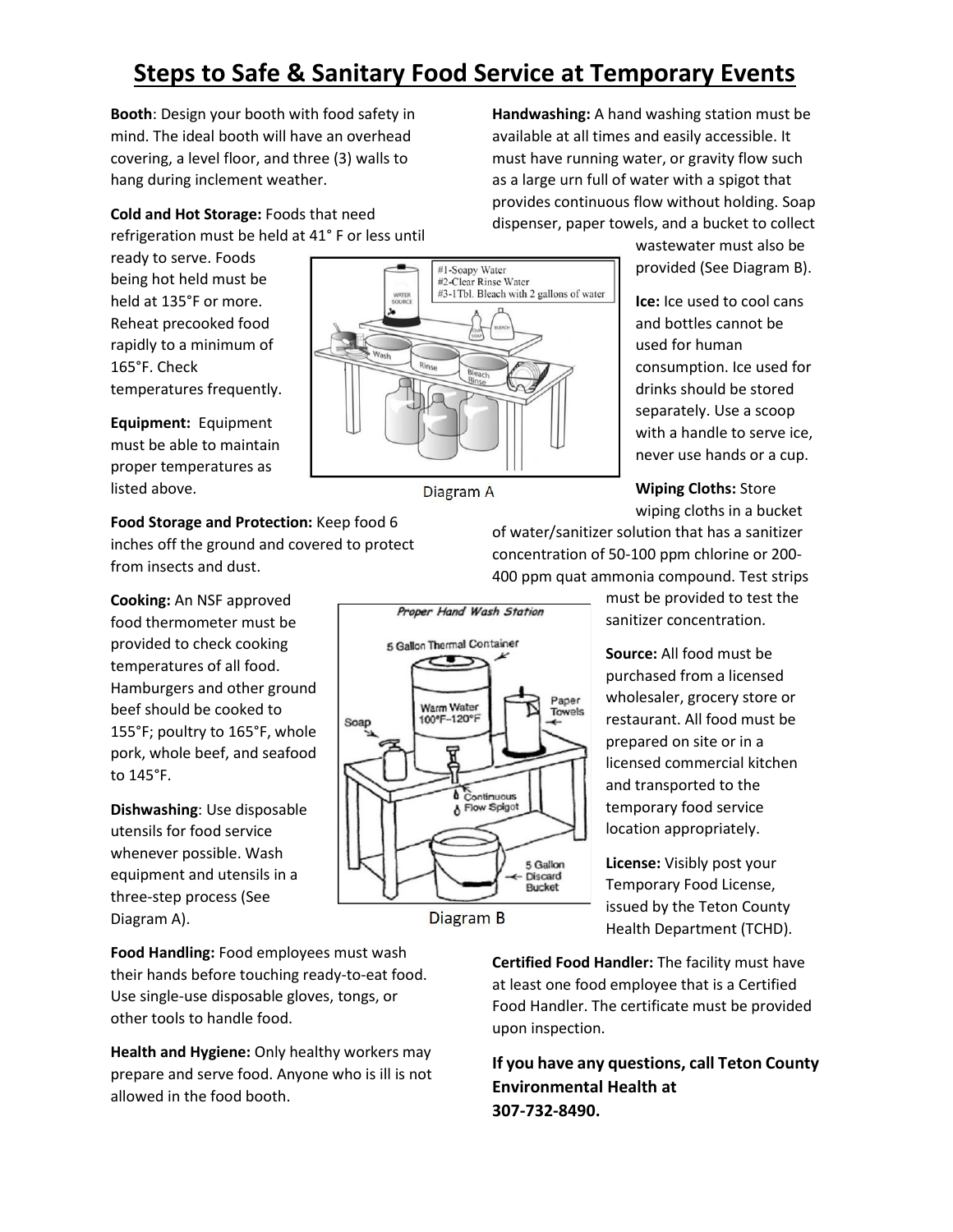#### *FOR OFFICE USE ONLY*

| Date Received:                          | Initials: | Type Paid:                                                                                                                        | cc | check | cash |     |    |     |
|-----------------------------------------|-----------|-----------------------------------------------------------------------------------------------------------------------------------|----|-------|------|-----|----|-----|
| Date Approved:                          | Initials: | <b>Amount Paid:</b>                                                                                                               |    | For:  |      |     |    |     |
|                                         |           | <b>Temporary Facility Information</b>                                                                                             |    |       |      |     |    |     |
|                                         |           |                                                                                                                                   |    |       |      |     |    |     |
|                                         |           |                                                                                                                                   |    |       |      |     |    |     |
|                                         |           |                                                                                                                                   |    |       |      |     |    |     |
|                                         |           |                                                                                                                                   |    |       |      |     |    |     |
|                                         |           |                                                                                                                                   |    |       |      |     |    |     |
|                                         |           | <b>Event Information</b>                                                                                                          |    |       |      |     |    |     |
|                                         |           |                                                                                                                                   |    |       |      |     |    |     |
|                                         |           |                                                                                                                                   |    |       |      |     |    |     |
|                                         |           |                                                                                                                                   |    |       |      |     |    |     |
|                                         |           |                                                                                                                                   |    |       |      |     |    |     |
|                                         |           |                                                                                                                                   |    |       |      |     |    |     |
|                                         |           | <b>Second Event Information (If Applicable)</b>                                                                                   |    |       |      |     |    |     |
|                                         |           |                                                                                                                                   |    |       |      |     |    |     |
|                                         |           |                                                                                                                                   |    |       |      |     |    |     |
|                                         |           |                                                                                                                                   |    |       |      |     |    |     |
|                                         |           |                                                                                                                                   |    |       |      |     |    |     |
|                                         |           |                                                                                                                                   |    |       |      |     |    |     |
| $\circ$                                 |           | Are you cooking with combustible oils or animal fats?                                                                             |    |       |      | Yes | No | N/A |
| Are you using a walled tent?<br>$\circ$ |           | If yes: You need a Type K Extinguisher and noncombustible lid nearby<br>If yes: You need a portable 2A: 10BC extinguisher nearby. |    |       |      | Yes | No | N/A |
| Are you using LPG for fuel?<br>$\circ$  |           |                                                                                                                                   |    |       |      | Yes | No | N/A |

*If yes: The tank must be secured from falling and protected from hazards.*

Applicant Initials: \_\_\_\_\_\_\_\_\_\_\_\_\_